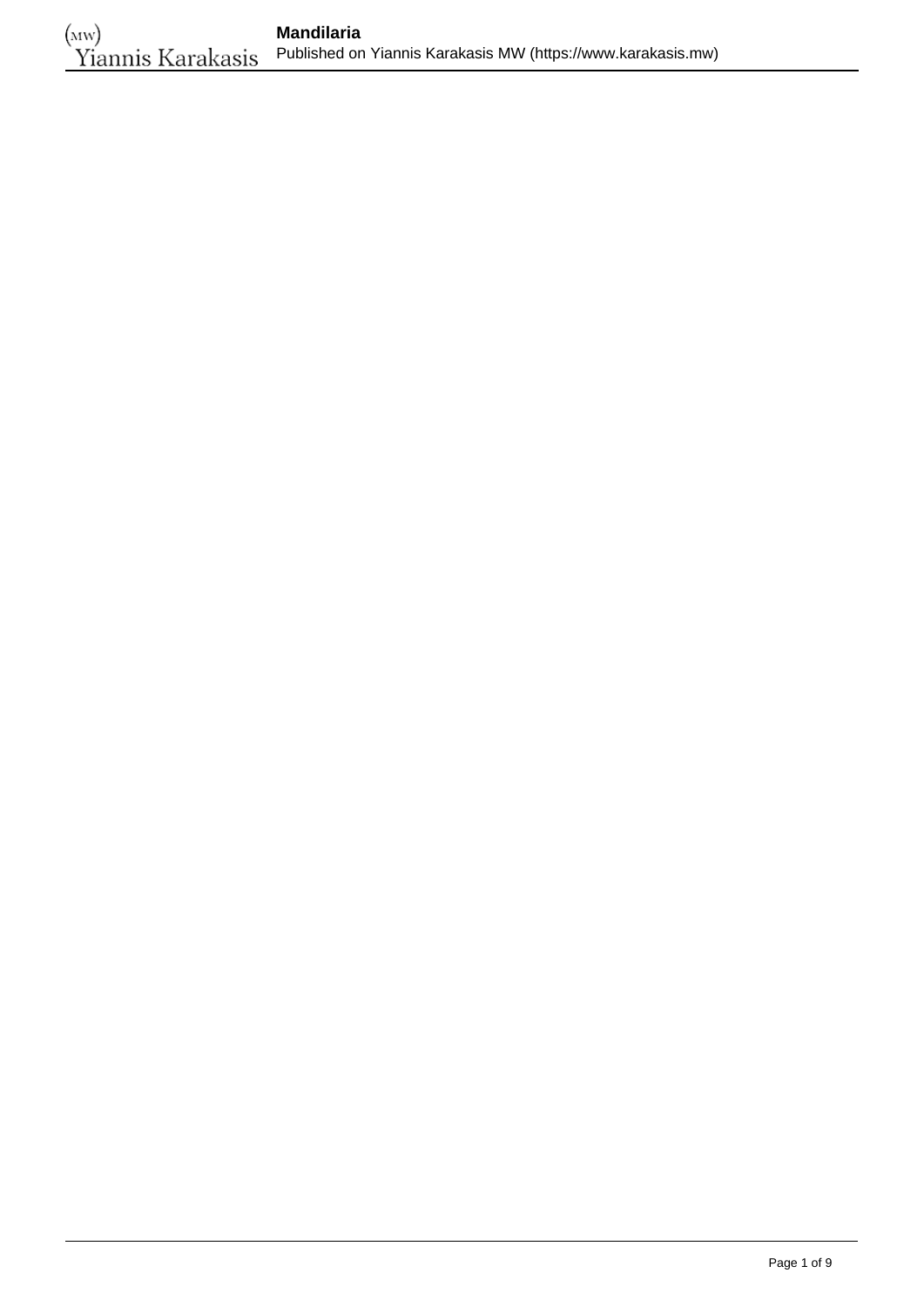

# **Mandilaria**

By Yiannis Karakasis MW

# **At a glance**

Mandilari or Mandilaria **comes from Crete but is found all around the Eastern Aegean**. It is considered one of Crete's greatest red grapes, with very high tannins and notable acidity. However, it can be almost deficient in alcohol unless yields are restricted. It produces deeply coloured wines, rather light-bodied, that can age well.

Its plantings cover approximately **500 ha**, making it the most planted variety on the island of Crete. It is also the second most planted variety on Santorini behind Assyrtiko with **85 ha**. Despite all its dynamics and ageing ability, its potential yields are critical and, if not restricted, will result in thin and astringent wines.

Aromatically it expresses delicate aromas of cherries, plums, and liquorice. Making single-varietal wines from a grape with such contrasting characteristics can be a challenge, which is why Mandalari has traditionally been blended with other varieties, such as Kotsifali on Crete or Mavrotragano on Santorini.

## **History**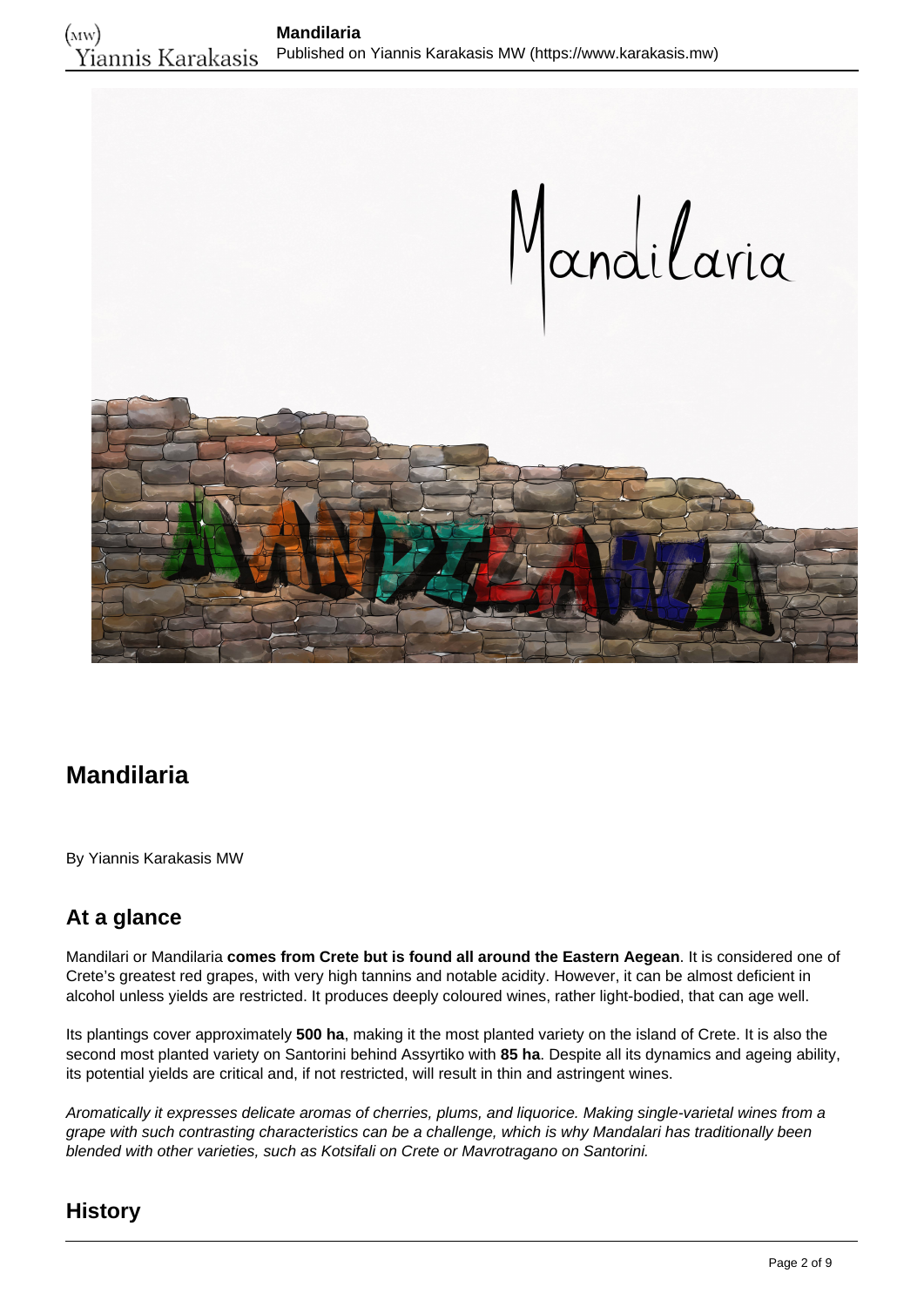The grape's origins have been traced to Crete, but it is found in Paros and Rhodes. Confusingly, it is known by different names in different places, including Amorgiano on Rhodes, Mandilaria on Paros, and Mavrokoudoura (a small-berried clone) on Evia. It is similarly grown in other parts of Central Greece, such as Attica and Boeotia. In Crete, it is called Mandilari.

The name comes from the word mandila, which is a square piece of cloth used to cover the head of both men and women in Crete. A mandila was used for head protection and to wrap the snack of bread, tomatoes, and olives workers took with them to the fields or was tied in a pouch to carry the grapes during harvest.

Historically, Mandilari was an essential variety for the blend of red Vinsanto on Santorini. It is still possible to find complex, sun-dried, sweet red wines in addition to dry versions. Sometimes a percentage of sun-dried grapes were added to the fermentation process to beef up Mandilari's intensity and alcohol levels in dry wines.

## **In the vineyard**

Although a late-ripening variety, Mandilari produces light-bodied wines low in alcohol (10–11% abv) that lack intense aromas, flavours, and concentration on the mid-palate. However, due to the very thick skins, the wines can be overly tannic and amongst the most intensely coloured reds of Greece, rich in phenolics and antioxidants.

?t is a vigorous and productive variety prone to downy mildew, with medium to large-sized bunches. ?t ripens late, in mid- September. The biggest challenge is to adapt viticulture to achieve better ripening and tannin maturation. Therefore successful clonal selection, together with the choice of pruning method and green harvesting to limit yields, will provide groundbreaking progress in the cultivation of this grape. Furthermore, it is advantageous for Mandilari to be planted in cooler locations in order to achieve full phenolic ripeness and preserve the grape's delicate aromas.

So far, Mandilari presents modest clonal diversity with two biotypes under research.[i]

## **Terroir**

The variety behaves best in areas with hot summers, low altitudes, and light and dry soils. It is susceptible to fungal diseases during the ripening period when planted in humid locations or rainy years, particularly botrytis bunch rot.

### **In Archanes PDO (a minor part of the blend with Kotsifali)**

The vineyards of the PDO Archanes are located at altitudes from 300 to 450 m, planted on terraces, on gravel soils with a high proportion of limestone. The climate is typically Mediterranean, with an average rainfall of 600 mm per year and long rainless summers. Most of the vineyards have a southerly exposure. They are adjacent to valleys and forest areas at a short distance from the sea.

The centre of Archanes is dominated by Youchtas, a low mountain (811 m) of archaeological importance. ?he vineyards of the zone start a little south of Heraklion, almost immediately after the archaeological site of Knossos, where many archaeological storage vessels have been unearthed, among which are amphorae for storing wine.

It should also be noted that at the southeastern end of the zone, in Vathypetro, the oldest known Minoan wine press (16th century BC) was found, which is evidence of the ancient connection of the area with vineyards and wine.

In Archanes, Mandilari is blended with Kotsifali, thereby providing brightness, structure and an intense purple colour. Better balanced Mandilari is produced when the maturation of all the grape's elements are fully ripe.

#### **In Peza and Candia PDO (a minor part of the blend with Kotsifali)**

?he twin valley of Peza, which lies to the east, has many similarities to Archanes. Still, the altitude is higher (500–600 m). Because of lighter soils, a more delicate style of Mandilari is produced, which is suitable for rosé wines.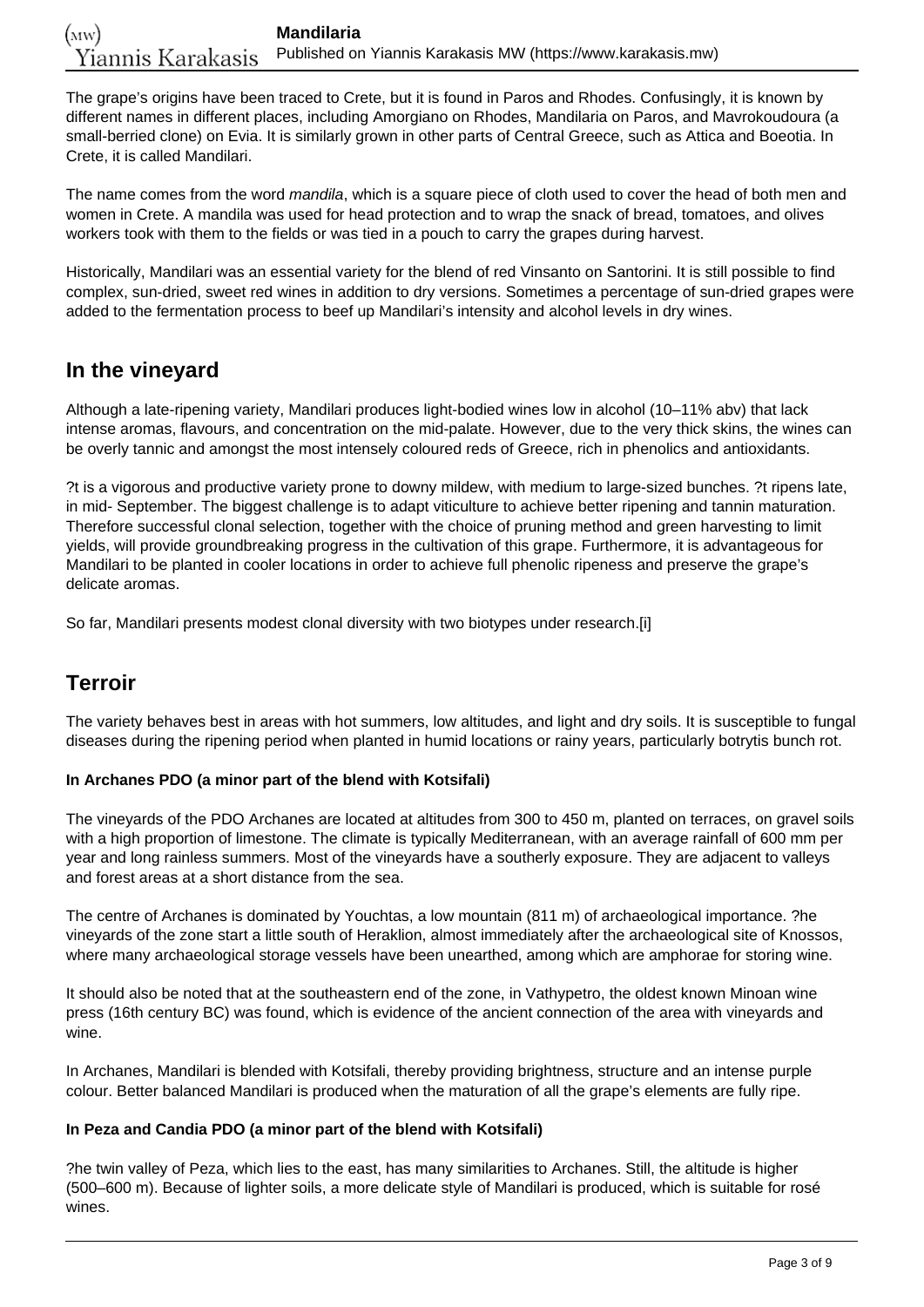Candia PDO includes a broader area which co-ferments with Kotsifali at 30–70%.

#### **In Sitia and Dafnes (a minor part of the blend with Kotsifali)**

Plays a minor role supplementing Liatiko in Sitia and Dafnes PDO. However, it is not mandatory (it can be up to a maximum of 20 %.)

## **Wine styles**

Single varietal: Wines rarely achieve more than 12.5% abv. The few single varietal wines need ageing for the tannins to soften

Blends: It is blended in Peza or Archanes PDO with Kotsifali or with international varieties in other areas

## **Ageing potential**

Mandilari wines demand patience to achieve the optimum drinking point. They can be very rewarding at around 8–10 of age.

## **Perfect pairing**

Try it with traditional Cretan lamb, called antikrysto.

 Tweet !function(d,s,id){var js,fjs=d.getElementsByTagName(s)[0],p=/^http:/.test(d.location)?'http':'https';if(!d.getEle mentById(id)){js=d.createElement(s);js.id=id;js.src=p+'://platform.twitter.com/widgets.js';fjs.parentNode.insertBefore (js,fjs);}}(document, 'script', 'twitter-wjs');

lang: en\_US

(function() { var po = document.createElement('script'); po.type = 'text/javascript'; po.async = true; po.src = 'https://apis.google.com/js/platform.js'; var s = document.getElementsByTagName('script')[0]; s.parentNode.insertBefore(po, s); })();

## **Enjoyed the read? Don't miss our next article!**

\* indicates required Email Address \* Select language \* □ I accept <u>[terms of use](https://www.karakasis.mw/policy)</u> [1]

Subscribe

(function(\$) {window.fnames = new Array(); window.ftypes = new Array();fnames[0]='EMAIL';ftypes[0]='email';fnam es[1]='FNAME';ftypes[1]='text';fnames[2]='LNAME';ftypes[2]='text';fnames[5]='MMERGE5';ftypes[5]='dropdown';}(j Query));var \$mcj = jQuery.noConflict(true);

Post your comment

 Your name Comment \*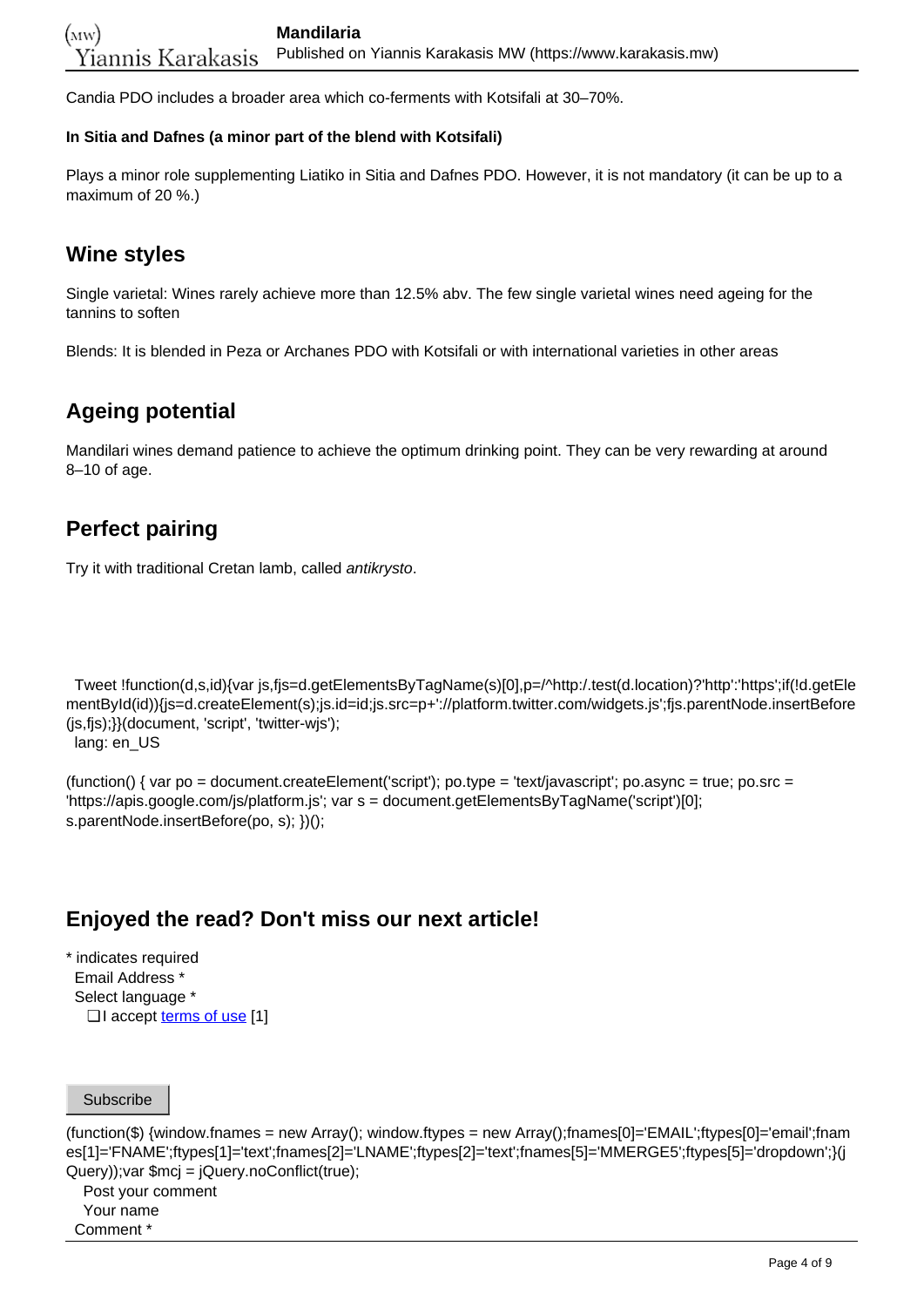[More information about text formats](https://www.karakasis.mw/filter/tips) [2]

### **Plain text**

- No HTML tags allowed.
- Web page addresses and e-mail addresses turn into links automatically.
- Lines and paragraphs break automatically.

CAPTCHAThis question is for testing whether or not you are a human visitor and to prevent automated spam submissions.

Leave this field blank

Save | Preview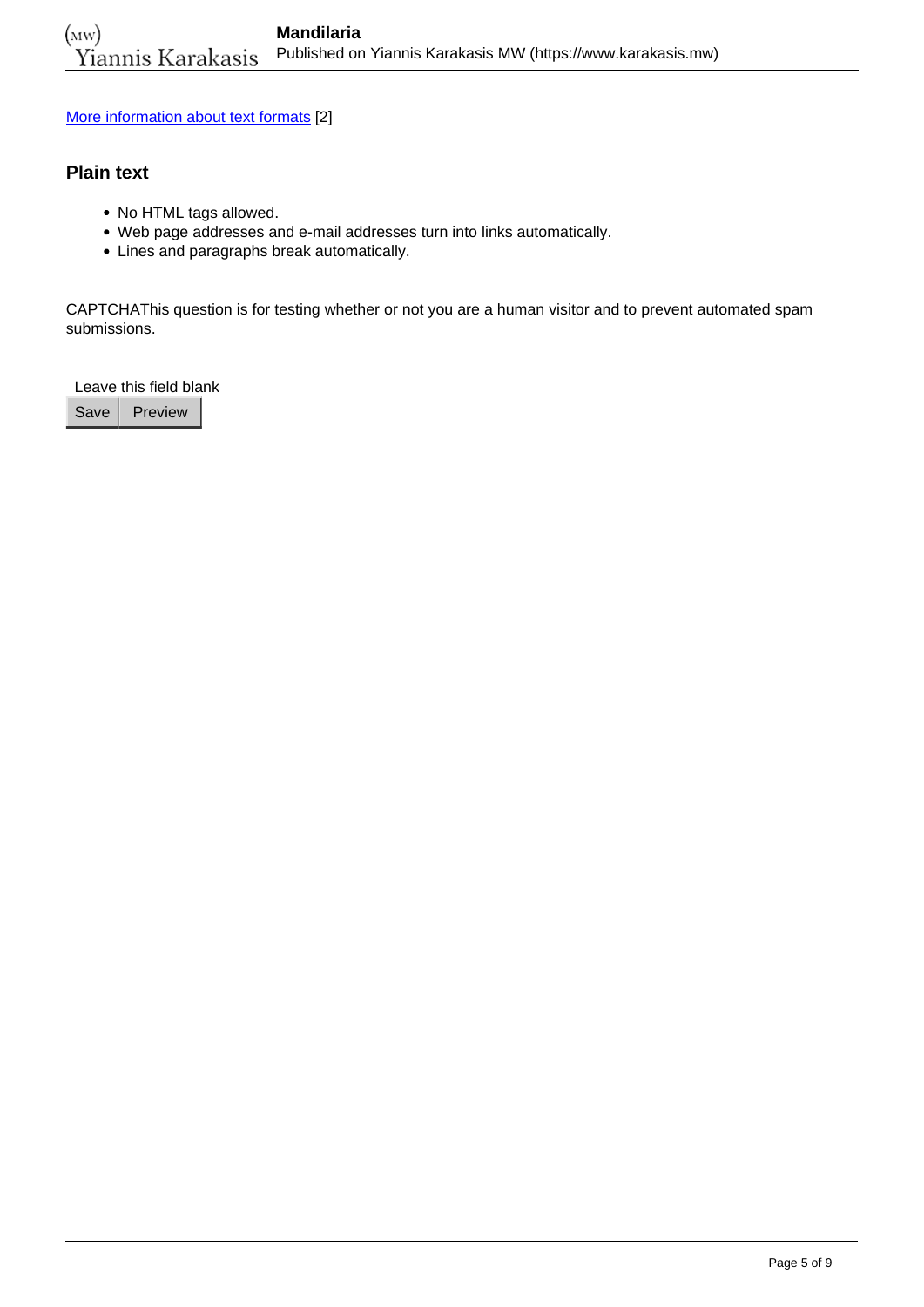

### [3]

 26 June 2022 [A??? ?????, ????????? ??? wine parings](https://www.karakasis.mw/alex-atala-myrmigkia-kai-wine-parings) [3]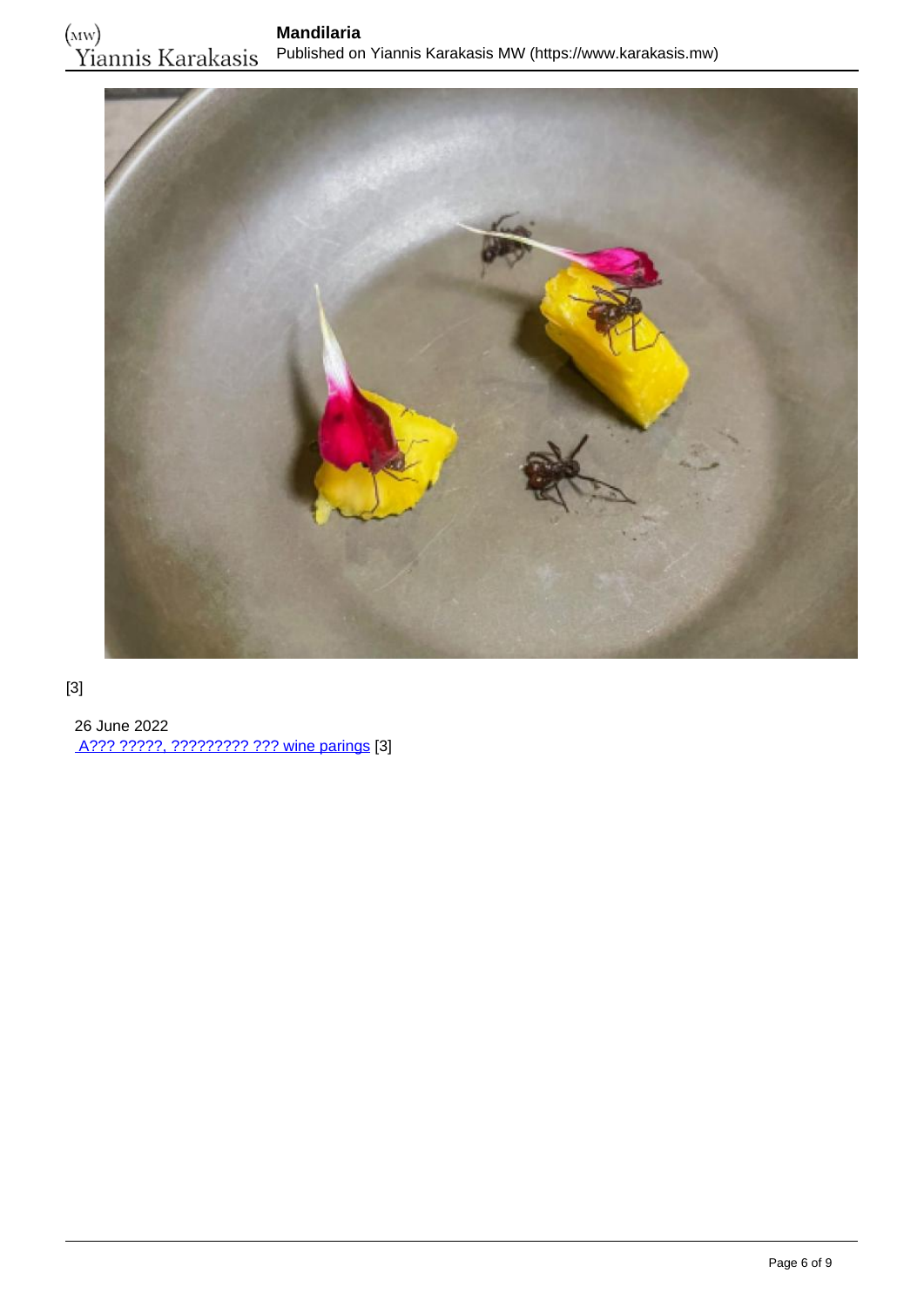

### [4]

 22 June 2022 [An opportunity for Retsina](https://www.karakasis.mw/opportunity-resinated-wine) [4]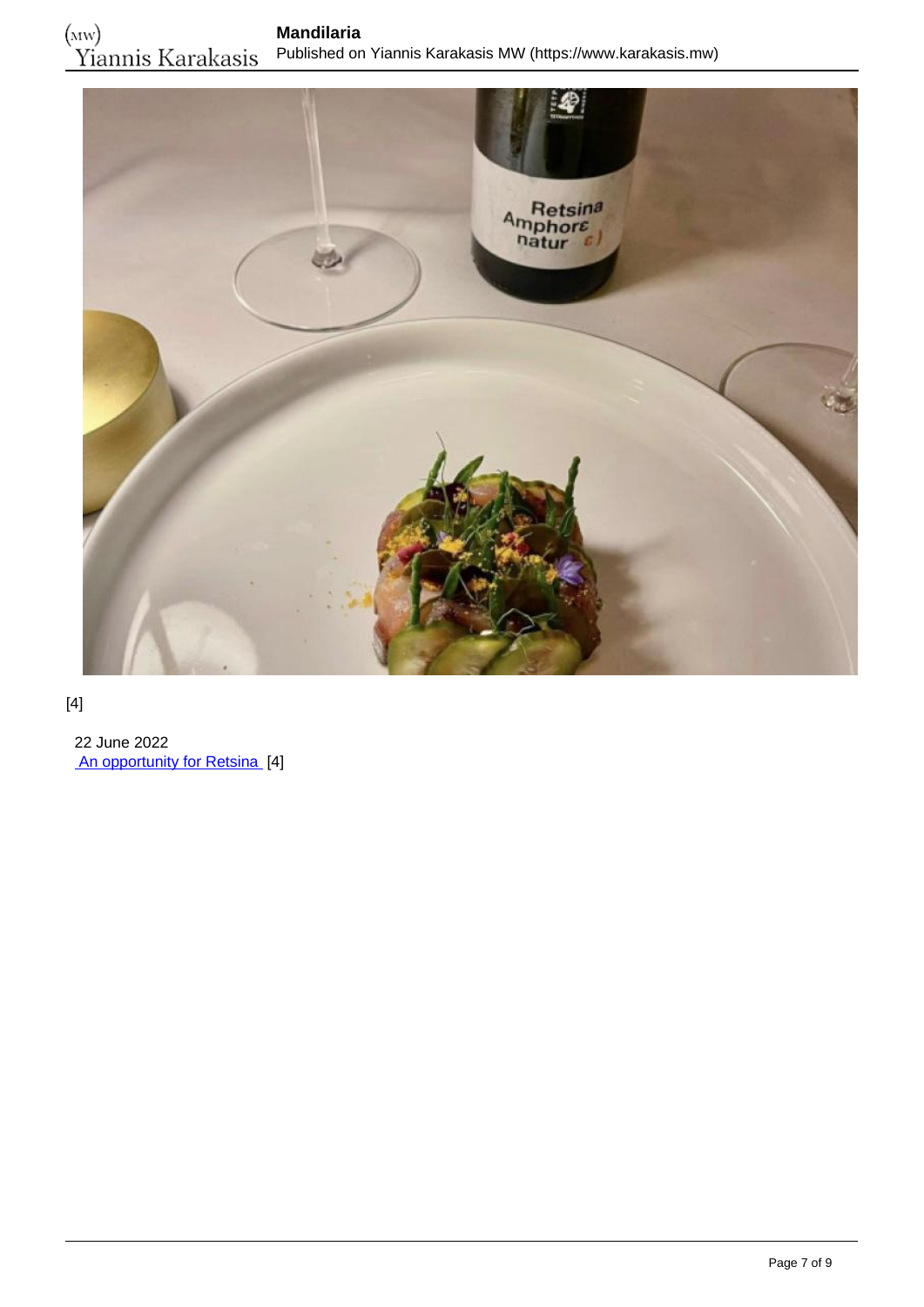

## [5]

 19 June 2022 [???????? ?????????, ? ?????? ??? ??? ?????????](https://www.karakasis.mw/anydroys) [5]